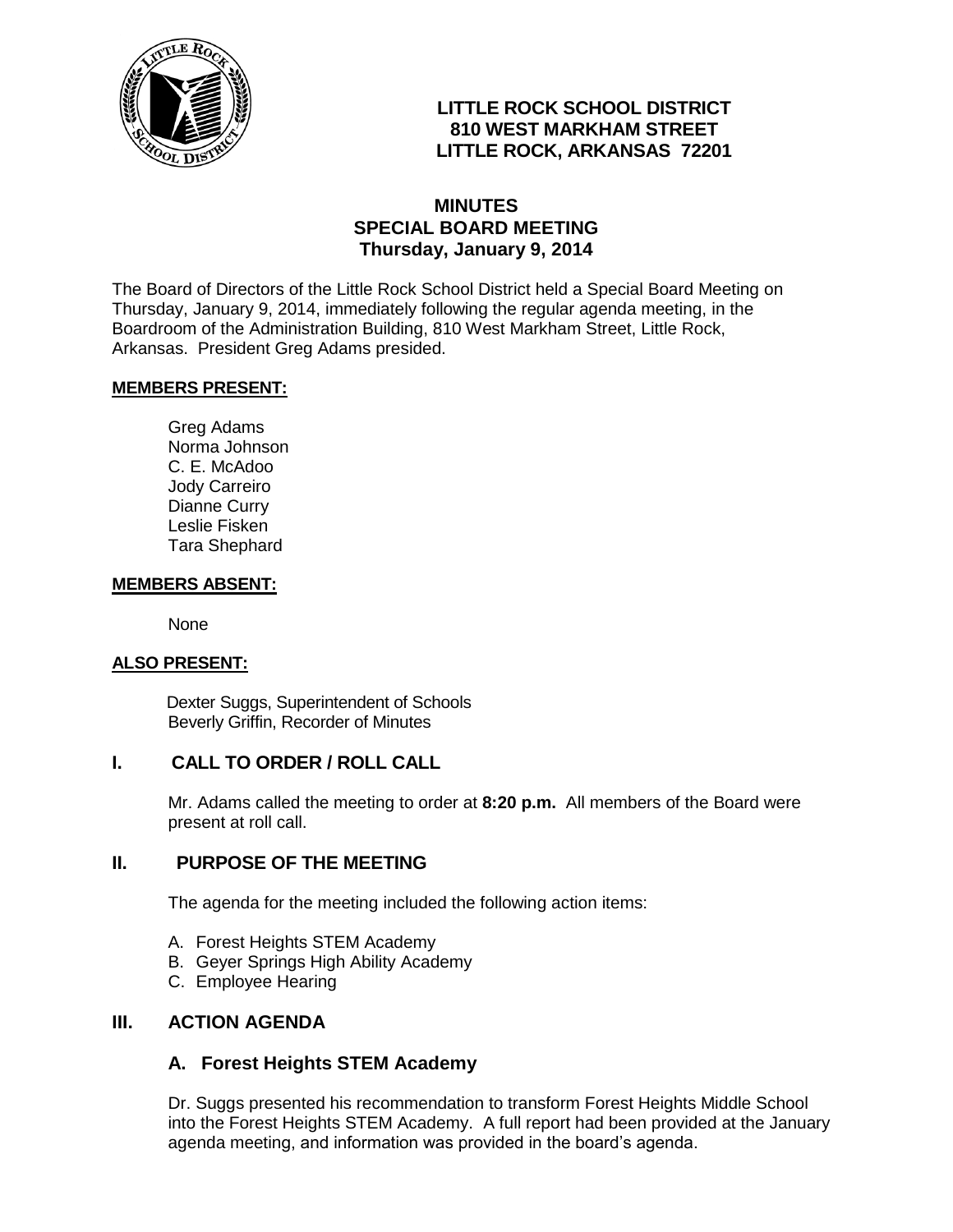Board members asked questions on the following:

**Will be school be balanced by race and gender?** *Yes, using the same formula that is used to assign students to the current magnet schools, FH STEM school will be balanced.*

**Questions regarding STEM programs currently in the district***: Information on current STEM curriculum was provided in the board's agenda. There are STEM components in many of the district schools, but not one school dedicated to STEM instruction and curriculum.* 

**Concerns regarding students in Kindergarten and grade one:** *Those students would be assigned first from the school's walk zone.*

Ms. Fisken made a motion to accept the superintendent's recommendation to transform FHMS to the FH STEM Academy. Mr. Carreiro seconded the motion.

Ms. Fisken spoke in support of her motion, expressing confidence and trust in the recommendations made by Dr. Suggs and the work done by the administrative team.

Mr. McAdoo expressed concerns regarding the amount of communication with board members and stated he had to think deeply about how the process has come about and the way in which the proposal has been brought to the board.

Mr. Carreiro spoke in support of the motion noting that with Forest Heights and with Geyer Springs, "we have to do something" to transform these schools. The district has had trouble breaking out of the mold. In order to succeed, we have to break out and do something bold. This type of school has the greatest impact on the education of African American males, and the board has been talking about doing something drastic to improve their performance for many years.

Ms. Curry expressed support for the STEM initiatives, but stated she was still uncertain about how "things are going to go." She asked to consider implementing STEM after providing the information the board is still unclear on.

Mr. Adams noted the board had been talking about making these kinds of changes since adopting the Strategic plan. He stated belief that this will be a more effective way of engaging students, and there is a good chance it will keep more students in the district at the middle school level.

Mr. Adams called for a vote by show of hands. The motion **carried 4-3**, with Ms. Johnson, Ms. Curry, and Mr. McAdoo voting no.

### **B. Geyer Springs High Ability Academy**

Dr. Suggs made the recommended to transform Geyer Springs to a High Ability Academy. Ms. Fisken made the motion to approve the recommendation. It was seconded by Mr. Carreiro.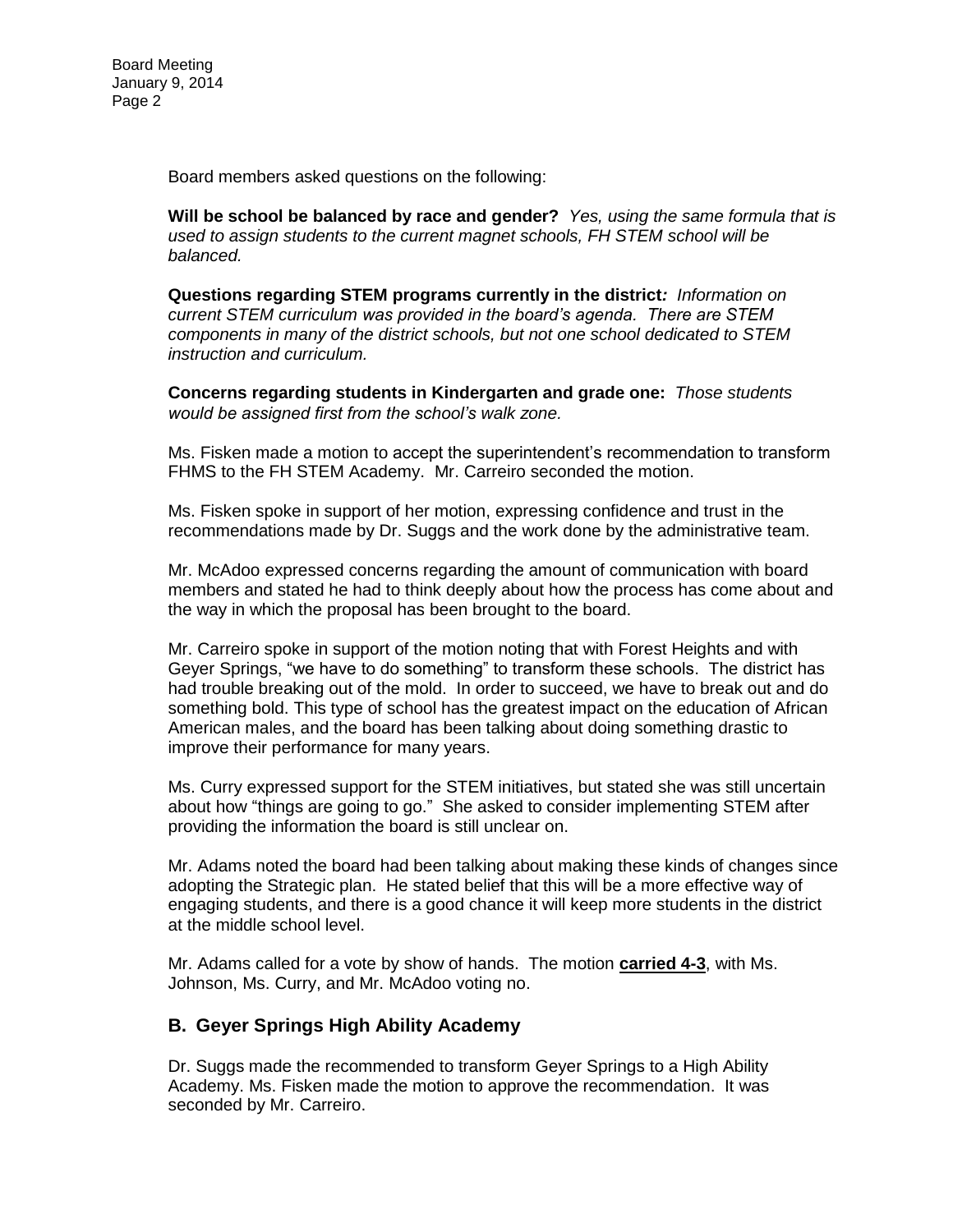Ms. Shephard discussed the concerns she had received from the community surrounding Geyer Springs. The board has received much information on the Forest Heights and STEM initiatives, but the community is not supportive of the changes proposed for Geyer Springs. She acknowledged that something had to be done because it is a Priority School at risk of state intervention. The school is in year six, and there are other things that can be done before transforming it to the Academy.

Ms. Curry stated she had also received comments from her community. She agreed with Ms. Shephard's comments that there was a need to change the leadership and provide additional support to meet the needs of the students currently attending Geyer Springs.

Ms. Shephard suggested allowing the students currently enrolled to remain at Geyer Springs and creating an environment more conducive to learning. She asked that the current proposal be taken off the table and reconfiguring it to allow the students enrolled there to remain instead of sending them off to other schools.

Dr. Suggs withdrew the recommendation and agreed to bring back an alternate plan to allow current Geyer Springs students an opportunity to attend the new school. Ms. Fisken withdrew her motion; Mr. Carreiro withdrew his second.

The recommend was tabled for further discussion and research.

The board took a brief recess and reconvened at 9:30 p.m. to conduct an employee hearing.

### **C. Employee Hearing**

The hearing was closed at the request of the employee, Jason Gaunt. Mr. Gaunt was a Spanish teacher at Forest Heights Middle School and had been arrested and charged with furnishing a weapon to a convicted felon; possession of drug paraphernalia and equipment used in the processing of drugs. Mr. Gaunt was represented in this hearing by Attorney John Wesley Hall.

The LRSD was represented by Attorney Khayyam Eddings.

Mr. Gaunt addressed the board and reported he had been employed in the district for six years. He had been at Dunbar for one year, then was at Forest Heights for the remainder of the time. He noted he had served as an interim assistant principal Forest Heights.

Mr. Gaunt was arrested in April 2013. This arrest was publicized in the newspaper and in various local news broadcasts. He reported he had been working at the IRC and at the science warehouse since his appeal of the termination recommendation. He had also been placed for a time at Dunbar Magnet Middle School.

Robert Robinson was questioned regarding the decision to place Mr. Gaunt in a position at the IRC instead of being on paid administrative leave. The superintendent had directed the placement as opposed to sending Mr. Gaunt home on leave with pay.